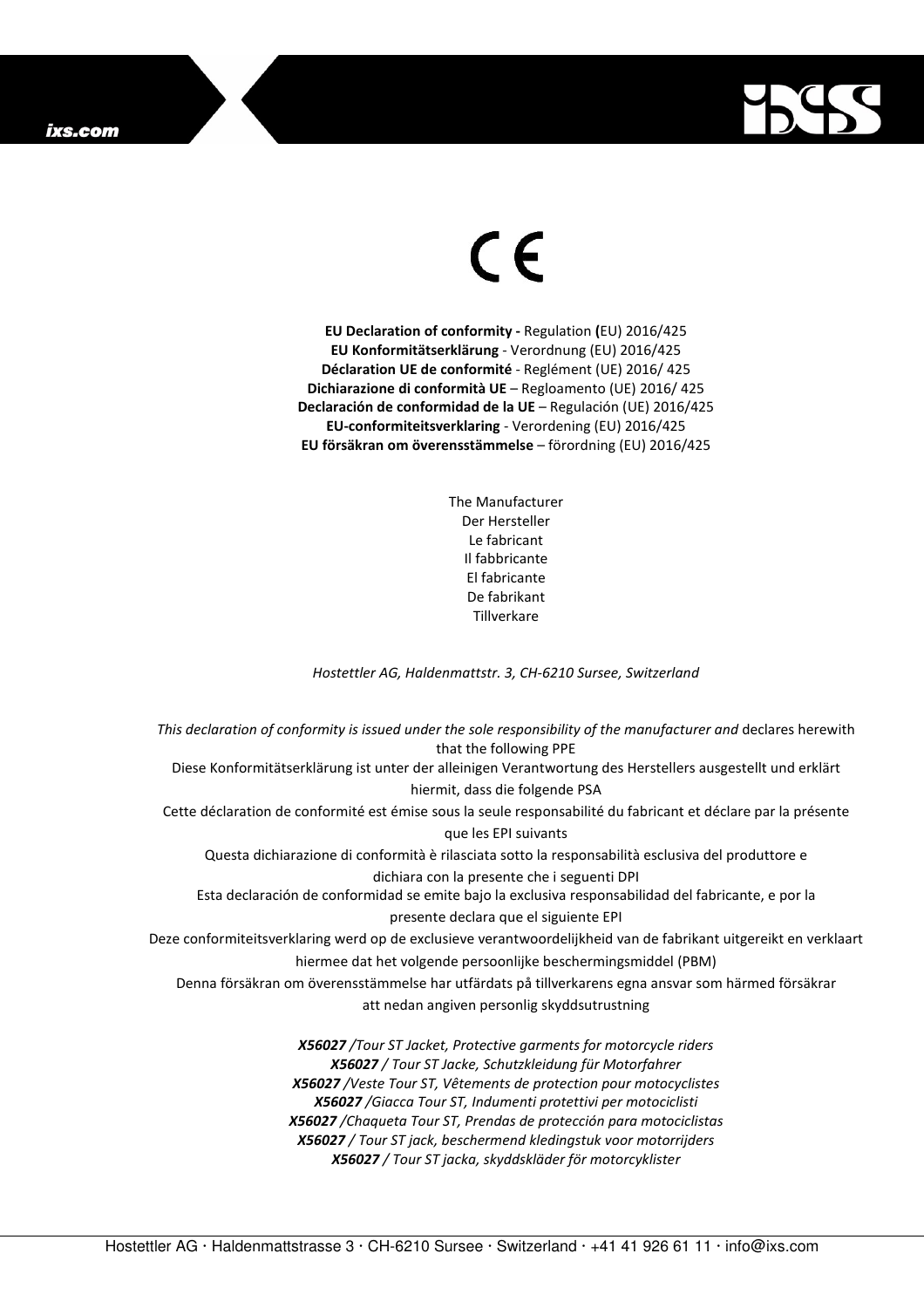



has undergone the EU-type examination conformity assessment procedure (Module B) performed by the Notified Body, IDIADA AUTOMOTIVE TECHNOLOGY, S.A. (OC.0164), P. I. L'ALBORNAR, E-43710 Santa Olivia (Tarragona – Spain), which has issued the EU Type Examination Certificate No. MT18070134.

And is compliant with the following Standard prEN17092-4:2018 (A)

## hat das EU-Baumusterprüfungs-Konformitätsbewertungsverfahren durchlaufen (Modul B) durchgeführt von der benannten Stelle, IDIADA AUTOMOTIVE TECHNOLOGY, S.A. (OC.0164), P. I. L'ALBORNAR, E-43710 Santa Olivia (Tarragona – Spanien), die die EU-Baumusterprüfbescheinigung Nr. MT18070134 ausgestellt hat.

und entspricht der folgenden Norm prEN17092-4:2018 (A)

a subi la procédure d'évaluation de la conformité pour l'examen de type UE (module B) réalisée par l'organisme notifié, IDIADA AUTOMOTIVE TECHNOLOGY, S.A. (OC.0164), P. I. L'ALBORNAR, E-43710 Santa Olivia (Tarragona – Espagne), qui a délivré le certificat d'examen de type UE n°. MT18070134.

Et est conforme à la norme suivante prEN17092-4:2018 (A)

è stato sottoposto alla procedura di valutazione della conformità dell'esame UE del tipo (modulo B) eseguita dall'organismo notificato, IDIADA AUTOMOTIVE TECHNOLOGY, S.A. (OC.0164), P. I. L'ALBORNAR, E-43710 Santa Olivia (Tarragona – Spagna), che ha rilasciato il certificato di esame UE del tipo n. MT18070134.

Ed è conforme alla seguente norma prEN17092-4:2018 (A)

ha sido sometido al procedimiento de evaluación de conformidad del examen de tipo UE (Módulo B) realizado por el organismo notificado, IDIADA AUTOMOTIVE TECHNOLOGY, S.A. (OC.0164), P. I. L'ALBORNAR, E-43710 Santa Olivia (Tarragona – España), que ha emitido el certificado de examen UE de tipo no. MT18070134.

Y cumple con el siguiente estándar prEN17092-4:2018 (A)

de EG-typekeuring-conformiteitsbeoordelingsprocedure doorlopen (module B) heeft,uitgevoerd door de aangemelde instantie IDIADA AUTOMOTIVE TECHNOLOGY, S.A. (OC.0164), P. I. L'ALBORNAR, E-43710 Santa Olivia (Tarragona – Spanje) die het certificaat van EG-typeonderzoek nr. MT18070134 afgegeven heeft,

en voldoet aan de volgende norm: prEN17092-4:2018 (A)